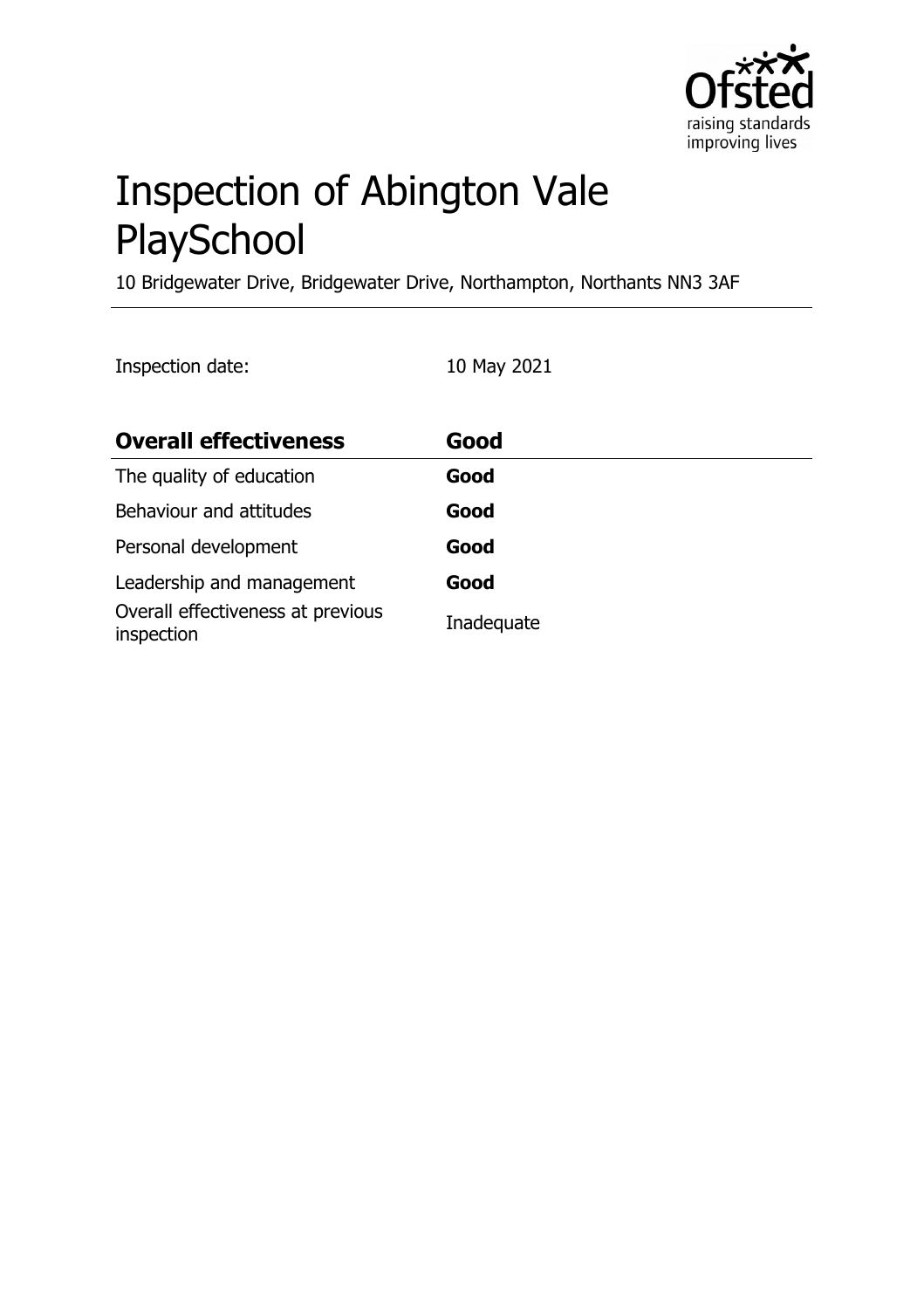

# **What is it like to attend this early years setting?**

## **The provision is good**

Children demonstrate positive attitudes to their play and learning. On arrival, they enthusiastically greet their friends and staff and settle quickly to their chosen activities. This demonstrates that children are happy to attend the playschool and feel safe. Those children who display signs of anxiety are well supported by staff. This is because staff work well in partnership with parents and share information about children's care and emotional needs.

Children who have additional needs are particularly well supported at this playschool, and staff have high expectations for all children. Those children who require additional support are quickly identified by staff. This means adaptations to activities enable every child to take part and enjoy their time at the setting. For example, all children develop confidence to explore different textures as they play with shaving foam, sand and paint.

Children behave well. Staff use effective ways to help them manage their feelings. They make use of puppets, books and comfortable quiet areas, both inside and outside, to support children and reassure them. Children understand the 'golden rules' at playschool and talk about why these are in place. For example, to be kind to their friends and to keep everyone safe.

## **What does the early years setting do well and what does it need to do better?**

- $\blacksquare$  Since the last inspection, significant improvements have been made and embedded in practice. For example, all staff complete safeguarding training. In team meetings they discuss signs and symptoms of abuse and the procedures to follow in the event of concerns about child protection. Throughout the COVID-19 (coronavirus) pandemic, the manager continues to work closely with staff. Together they implement the curriculum to support the children who attended during the lockdown and keep in contact with families whose children did not attend. When children return, staff support them to settle back in and identify any gaps in their learning, planning activities to help them catch up.
- $\blacksquare$  Staff take account of children's interests and have a clear intent for what they want children to learn. Children enjoy dressing up as superheroes. Staff provide them with small superhero figures to support not only their interest but their understanding of numbers and counting. Staff extend children's vocabulary by introducing interesting words. These include 'x-ray vision' and 'infinity'. Children become fully involved and enjoy using the new words they have learned.
- $\blacksquare$  Staff find out from parents about the experiences children have at home and plan activities to broaden these. For example, children help to plant a herb garden. They use their senses to feel the textures of the plants and sniff the mint leaves. Children learn how to care for the plants as staff help them to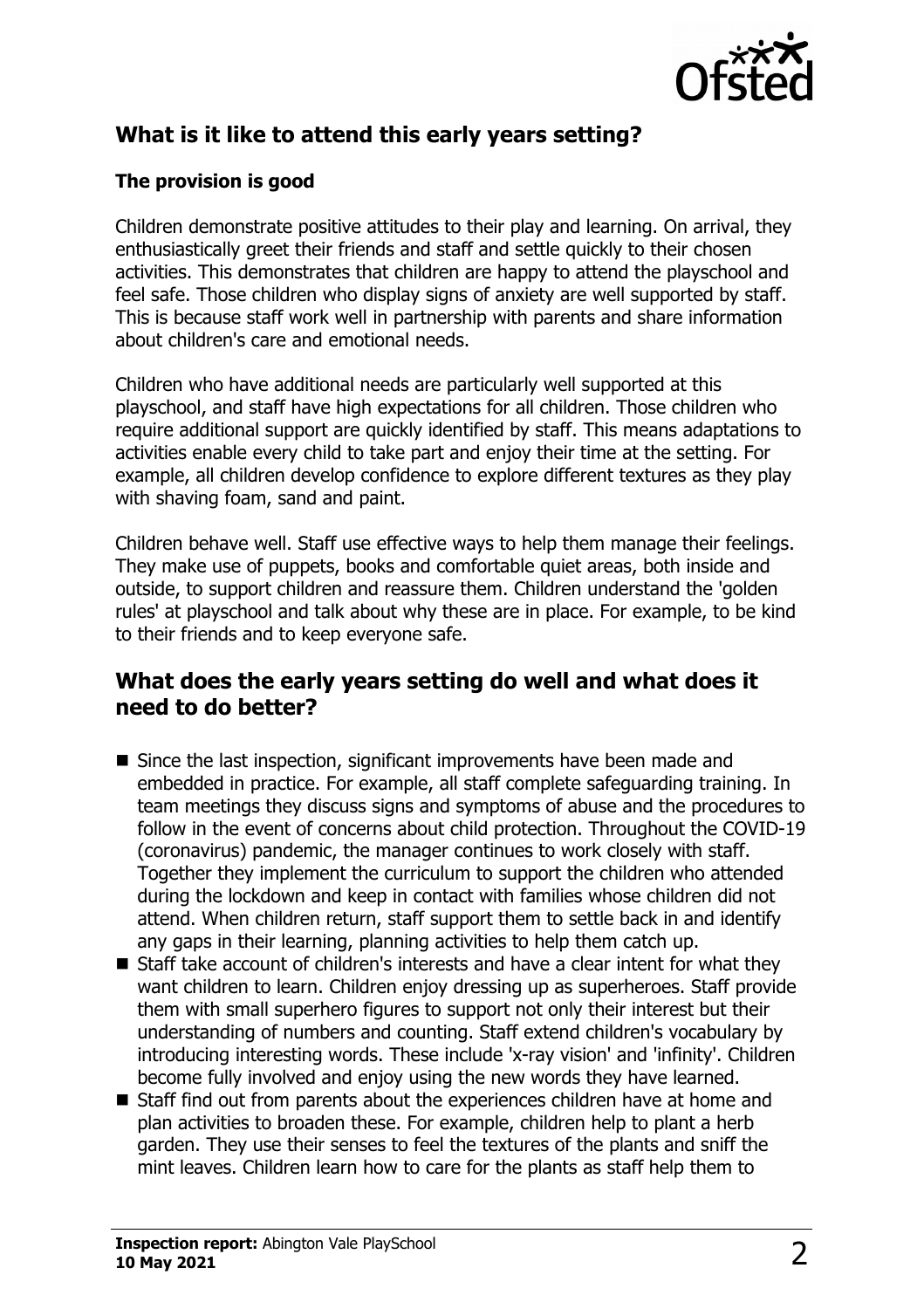

understand what plants need to grow.

- The skilled manager and staff identify children who require additional support. They work closely with the parents and outside agencies to provide a consistent approach to children's specific needs. Children who need additional support with their speech and language have activities planned that help them to develop. For example, books and games that promote their speaking skills.
- $\blacksquare$  The playschool has developed a number of speech and language bags. These contain activities for children to do at home with their parents. These bags are also available for younger children and those who speak English as an additional language. This effective partnership results in children making progress and beginning to catch up in their learning.
- $\blacksquare$  Staff are kind and welcoming to children and spend lots of time playing with them. This positive interaction helps children develop secure attachments. Children are confident to approach staff for reassurance or to ask for things they need. Lively conversations take place throughout the day. Staff support children's independence. They show children how to put on the dressing up outfits and how to spread butter on their toast. Staff praise children for their efforts and achievements, which encourages them to persist and keep trying.
- $\blacksquare$  Children know the routines of the day and they respond positively to staff when they remind them about the expectations for behaviour. Children are learning to respect one another and recognise individuality and diversity. They enjoy looking at a world map and talk about the different countries their families originate from. Staff spend time talking to children during their play. However, occasionally, when staff ask questions, they move on too quickly with further questions before children can consider what they want to say in response.

## **Safeguarding**

The arrangements for safeguarding are effective.

Staff know how to keep children safe and how to promote their welfare. Refresher safeguarding training is in place for staff. Discussions about the policies and procedures, as well as considering different safeguarding scenarios during team meetings, help staff feel confident about the signs of abuse and neglect. Effective risk assessments are in place. Staff provide careful supervision during activities, which contributes to children's safety. Thorough procedures and checks are in place for the recruitment of suitable staff. Existing staff make an annual declaration to confirm their ongoing suitability to work with children.

## **What does the setting need to do to improve?**

#### **To further improve the quality of the early years provision, the provider should:**

 $\blacksquare$  build on staff's questioning techniques to allow children time to think and respond, in order to help them express their own ideas.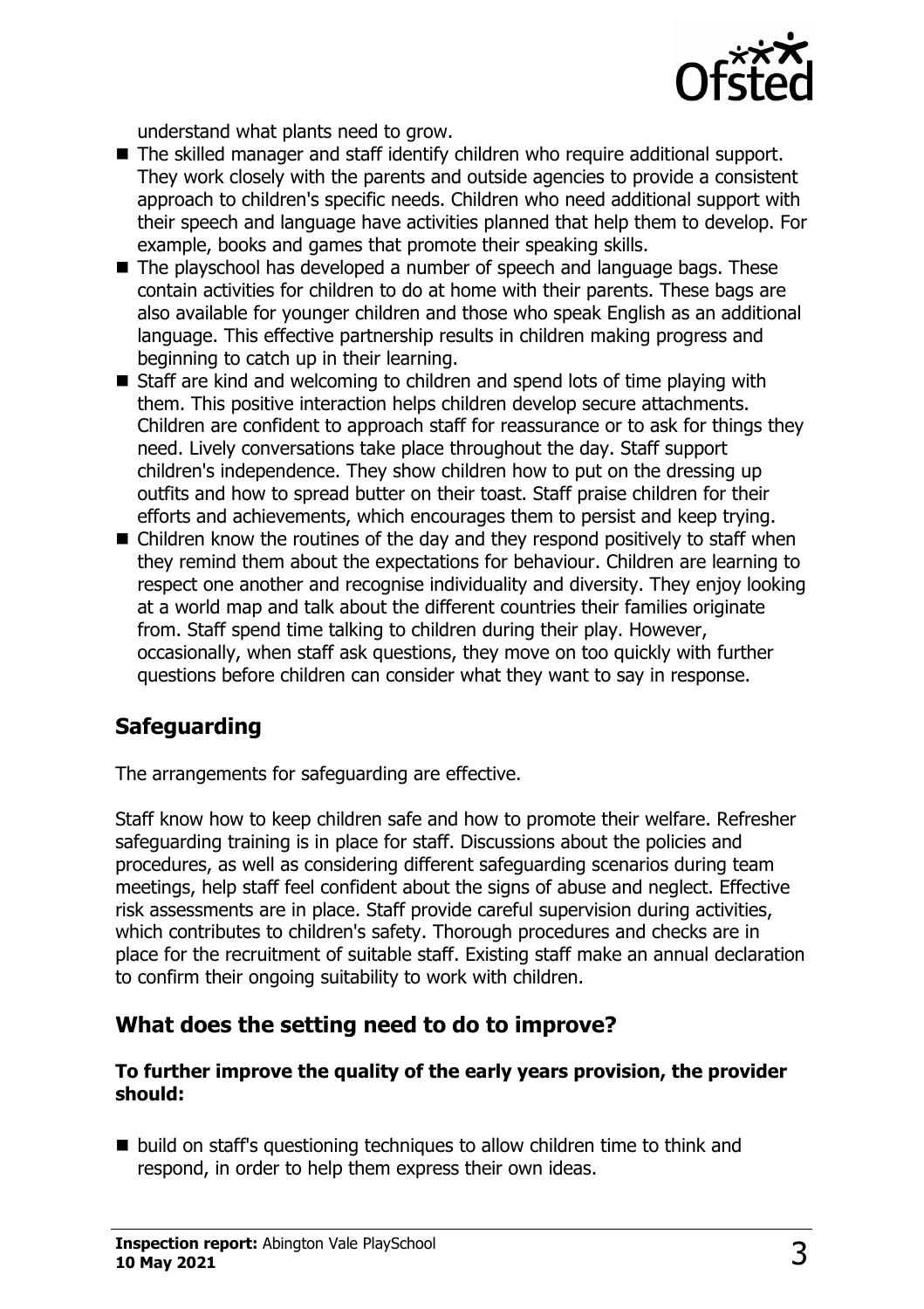

| <b>Setting details</b>                              |                                    |
|-----------------------------------------------------|------------------------------------|
| Unique reference number                             | 220115                             |
| Local authority                                     | <b>West Northamptonshire</b>       |
| <b>Inspection number</b>                            | 10132047                           |
| <b>Type of provision</b>                            | Childcare on non-domestic premises |
| <b>Registers</b>                                    | Early Years Register               |
| Day care type                                       | Full day care                      |
| Age range of children at time of<br>inspection      | $2$ to 4                           |
| <b>Total number of places</b>                       | 24                                 |
| Number of children on roll                          | 38                                 |
| Name of registered person                           | Abington Vale Playgroup Committee  |
| <b>Registered person unique</b><br>reference number | RP522412                           |
| <b>Telephone number</b>                             | 01604 603345                       |
| Date of previous inspection                         | 6 November 2019                    |

## **Information about this early years setting**

Abington Vale PlaySchool registered in 1992 and is managed by a committee. It is situated in the Abington Vale area of Northampton. The playschool employs seven members of childcare staff. Of these, four hold early years qualifications at level 3. The playschool opens Monday to Friday during term time. Sessions are from 9am until 3.30pm. The playschool provides funded early education for two-, three- and four-year-old children.

# **Information about this inspection**

#### **Inspector**

Melanie Eastwell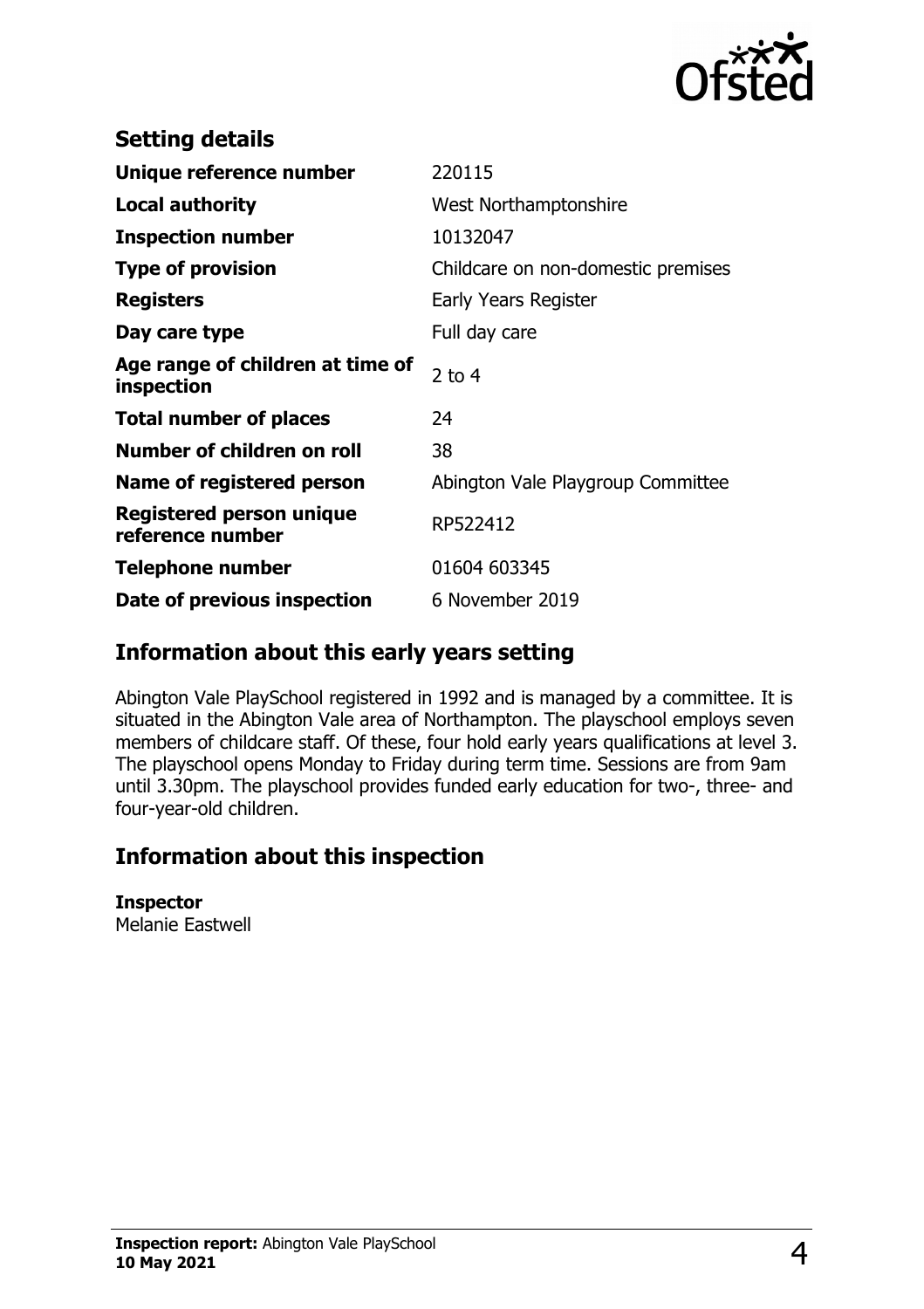

### **Inspection activities**

- $\blacksquare$  This was the first routine inspection the provider received since the COVID-19 pandemic began. The inspector discussed the impact of the pandemic with the provider and has taken that into account in their evaluation of the provider.
- $\blacksquare$  The inspector observed the quality of education during activities indoors and outdoors, and assessed the impact this has on children's learning.
- $\blacksquare$  The inspector and the manager completed a joint observation together.
- $\blacksquare$  The inspector and the deputy manager completed a learning walk together.
- $\blacksquare$  The inspector held meetings with the manager, the deputy and a member of staff. She reviewed relevant documentation and evidence of the suitability of staff working in the playschool.
- $\blacksquare$  The inspector spoke with staff and children during the inspection.
- $\blacksquare$  The inspector spoke to a parent during the inspection and took account of their views.

We carried out this inspection under sections 49 and 50 of the Childcare Act 2006 on the quality and standards of provision that is registered on the Early Years Register. The registered person must ensure that this provision complies with the statutory framework for children's learning, development and care, known as the early years foundation stage.

If you are not happy with the inspection or the report, you can [complain to Ofsted.](http://www.gov.uk/complain-ofsted-report)